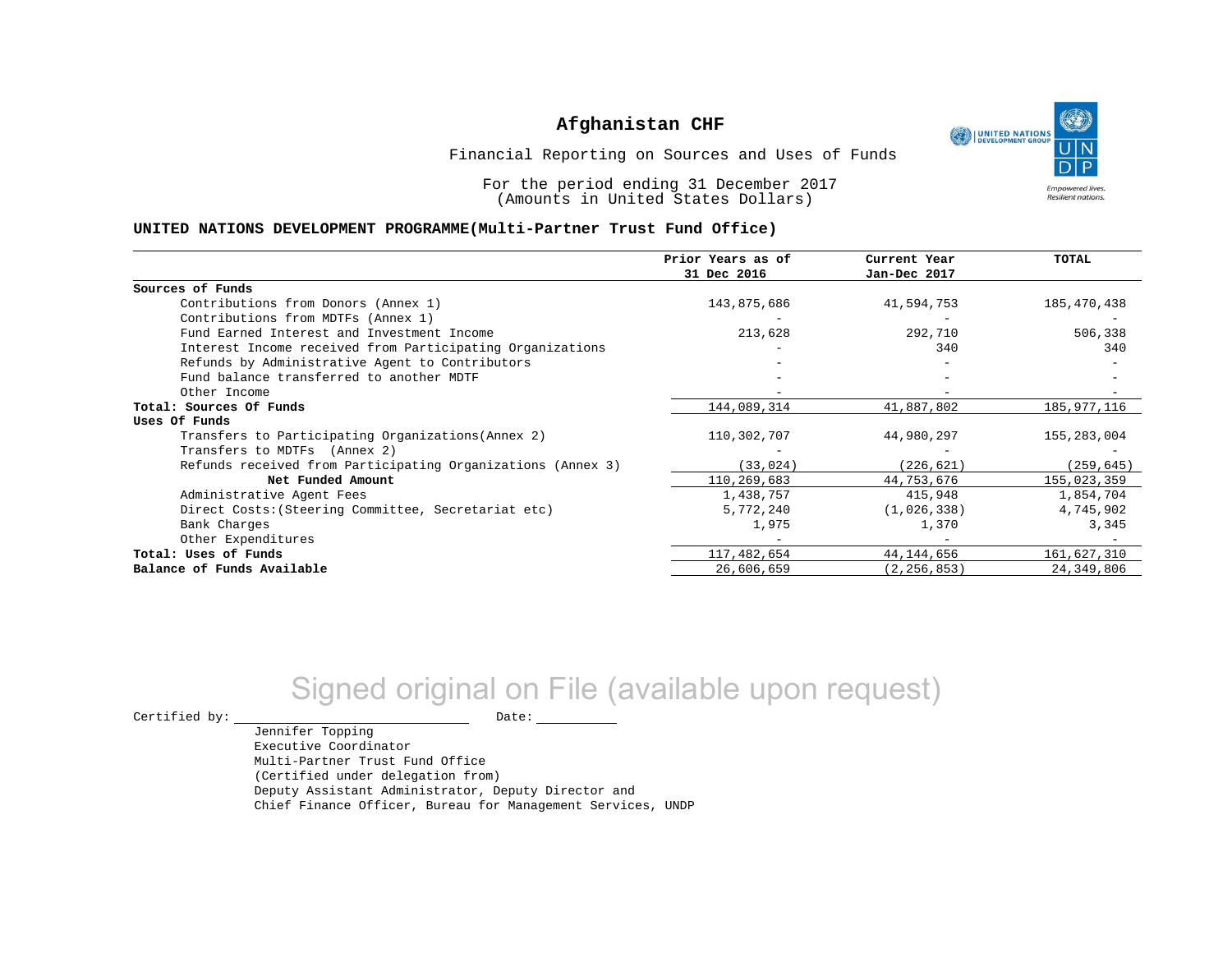

Financial Reporting on Sources and Uses of Funds

For the period ending 31 December 2017 (Amounts in United States Dollars)

#### **UNITED NATIONS DEVELOPMENT PROGRAMME(Multi-Partner Trust Fund Office)**

**Annex - 1: Contributions**

|                                | Prior Years as of | Current Year             | TOTAL         |
|--------------------------------|-------------------|--------------------------|---------------|
|                                | 31 Dec 2016       | Jan-Dec 2017             |               |
| From Contributors              |                   |                          |               |
| DEPARTMENT FOR INT'L DEVELOPME | 65,736,600        | 16,076,280               | 81,812,880    |
| GOVERNMENT OF AUSTRALIA        | 12,363,459        | 6, 103, 200              | 18,466,659    |
| GOVERNMENT OF DENMARK          | 4,564,629         | 2,842,726                | 7,407,355     |
| GOVERNMENT OF GERMANY          | 10,137,175        | $\overline{\phantom{m}}$ | 10, 137, 175  |
| GOVERNMENT OF NETHERLANDS      | 6,810,000         | $\overline{\phantom{m}}$ | 6,810,000     |
| GOVERNMENT OF NORWAY           | 6,060,488         | 2,109,334                | 8,169,822     |
| GOVERNMENT OF REPUBLIC OF KORE | 6, 200, 000       | 5,899,513                | 12,099,513    |
| GOVERNMENT OF SWITZERLAND      | 400,000           | 200,000                  | 600,000       |
| SWEDISH INT'L DEVELOPMENT COOP | 30,516,104        | 8,363,700                | 38,879,803    |
| UNOCHA                         | 1,087,231         | $\overline{\phantom{m}}$ | 1,087,231     |
| Total: Contributions           | 143,875,686       | 41,594,753               | 185, 470, 438 |

Signed original on File (available upon request)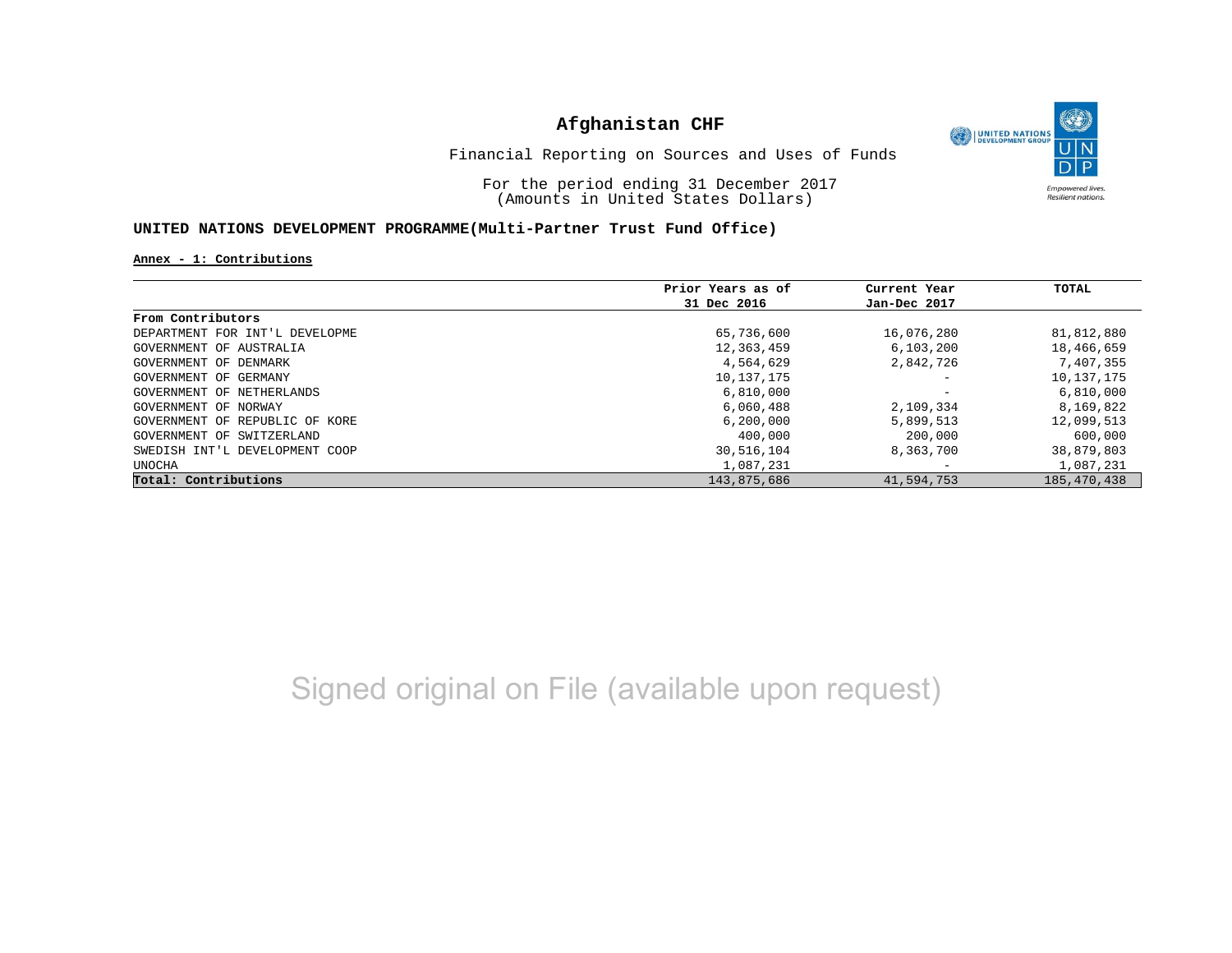

Financial Reporting on Sources and Uses of Funds

For the period ending 31 December 2017 (Amounts in United States Dollars)

#### **UNITED NATIONS DEVELOPMENT PROGRAMME(Multi-Partner Trust Fund Office)**

**Annex - 2: Transfers**

|                                | Prior Years as of | Current Year             | <b>TOTAL</b> |
|--------------------------------|-------------------|--------------------------|--------------|
|                                | 31 Dec 2016       | Jan-Dec 2017             |              |
| To Participating Organizations |                   |                          |              |
| FAO                            | 983,860           | $\overline{\phantom{a}}$ | 983,860      |
| IOM                            | 1,449,983         | $\overline{\phantom{a}}$ | 1,449,983    |
| NGO/OCHA                       | 62,701,010        | 29,971,640               | 92,672,650   |
| OCHA                           | (607, 784)        | 6,987,808                | 6,380,024    |
| UNFPA                          | 395,590           | 384,761                  | 780,351      |
| UNHCR                          | 2,000,115         | $\overline{\phantom{m}}$ | 2,000,115    |
| UNICEF                         | 9,273,956         | 4,796,250                | 14,070,206   |
| WFP                            | 19, 333, 388      | 3,110,557                | 22,443,944   |
| <b>WHO</b>                     | 14,164,807        | 6,717,089                | 20,881,896   |
| Total Transfers                | 109,694,923       | 51,968,106               | 161,663,028  |

Signed original on File (available upon request)